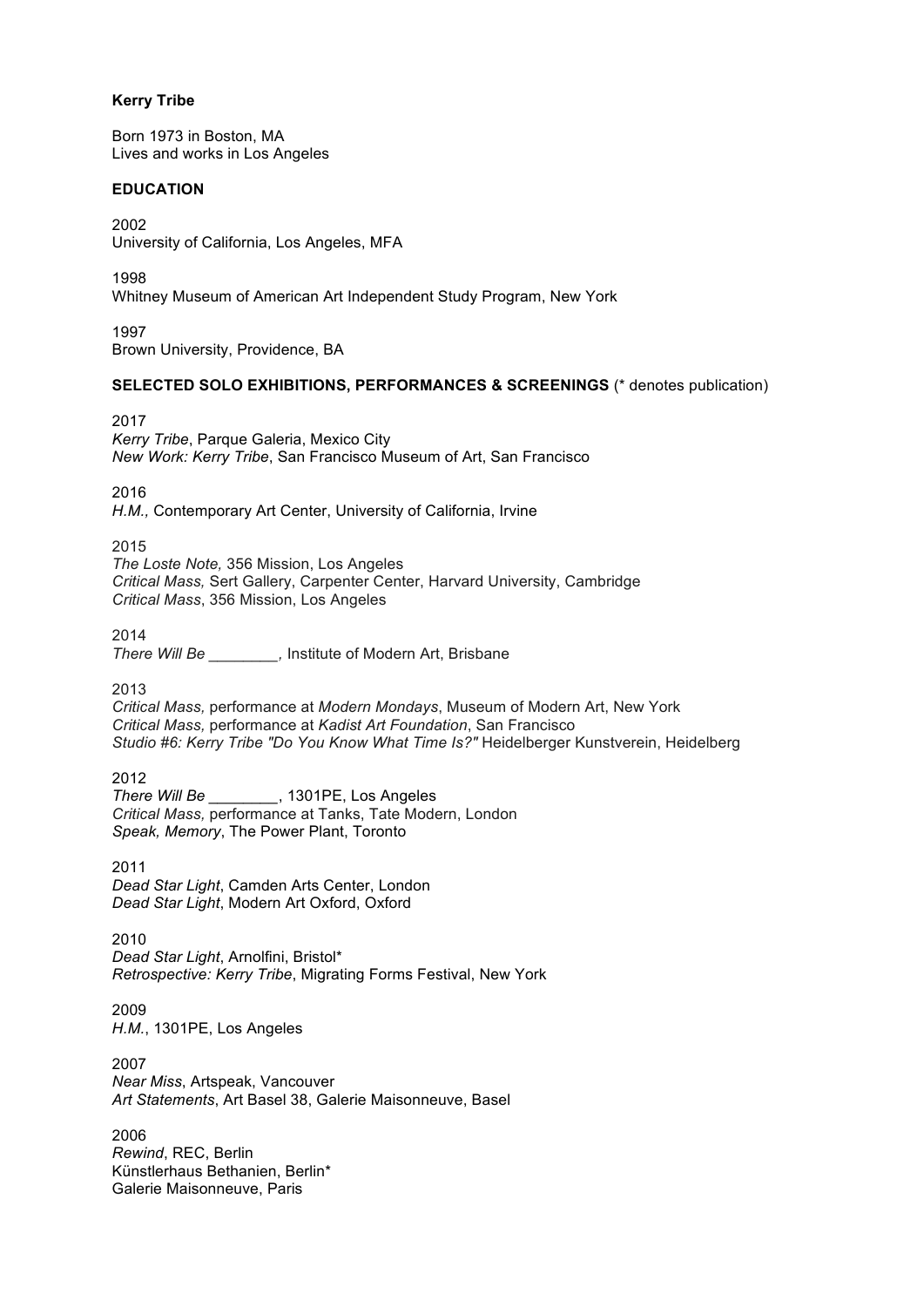#### 2005 *Here & Elsewhere*, Lewis Glucksman Gallery, Cork

2003

*Florida*, Los Angeles Contemporary Exhibitions, Los Angeles Bodybuilder & Sportsman Gallery, Chicago

1998 MWMWM Gallery, New York

# **SELECTED GROUP EXHIBITIONS & SCREENINGS** (\* denotes publication)

2017

Official Selection International Film Festival Rotterdam

2016

*Biennale of Moving Images*, Centre D'Art Contemporain Geneve, Geneva *OverPop*, Yuz Museum Shanghai, Shangai *Telling Tales – Excursions in Narrative Form*, Museum of Contemporary Art Australia, Sydney *Current: LA Water*, Los Angeles Biennial of Public Art, Los Angeles *States of Mind: Tracing the edges of consciousness*, Wellcome Collection, London

2015

*Which Life? A Panoramic View of the Collection*, Museum der Moderne Salzburg *Natural Flavor*, Ludlow 38, New York City *Covert Operations,* San Jose Museum of Art, San Jose *Exhibition Under Construction*, Paramo, Guadalajara

2014

*Covert Operations,* Scottsdale Museum of Art, Scottsdale *Artadia's 15th Anniversary*, Longhouse Projects, New York City *Literary Devices*, Fisher Landau Center For Art, New York City *Summer Group Show*, 2014 – 1301PE, Los Angeles, CA *Catalyst: Contemporary Art and War*, Imperial War Museum North, Manchester *Un Nouveau Festival*, Centre Pompidou, Paris *Migrating Forms Film Festival*, Brooklyn Academy of Music, Brooklyn

2013

*Trapping Lions in the Scottish Highlands*, Aspen Art Museum, Aspen *Images of an Infinite Film*, Museum of Modern Art, New York *NYFF51: Views from the Avant-Garde*, New York Film Festival, New York *57th BFI London Film Festival,* London *Salon Der Angst,* Kunsthalle Wien, Vienna *Either - Or*, Nikolaj Kunsthal, Copenhagen, Denmark *Sound and Vision,* Paris Photo Los Angeles*,* Los Angeles *Tiger Competition for Short Films*, International Film Festival Rotterdam

2012

*Greetings from Los Angeles*, Starkwhite, Auckland, New Zealand *True Stories: Scripted Realities*, Govett-Brewster Art Gallery, New Plymouth *Lo Bueno y Lo Malo*, Galeria Nara Roesler, Sao Paulo *Out-Of-* , Michael Benevento, Los Angeles, CA; Galerie Dohyang Lee, Paris

2011

*The Distance Between You and Me: Three Artists from Vancouver, Los Angeles and Guadalajara*, Vancouver Art Gallery, Vancouver

*The Limits*, Kitchener-Waterloo Art Gallery, Kitchener *All of this and nothing*, Hammer Museum / LAXART, Los Angeles\* *Highways Connect and Divide*, Foxy Production, New York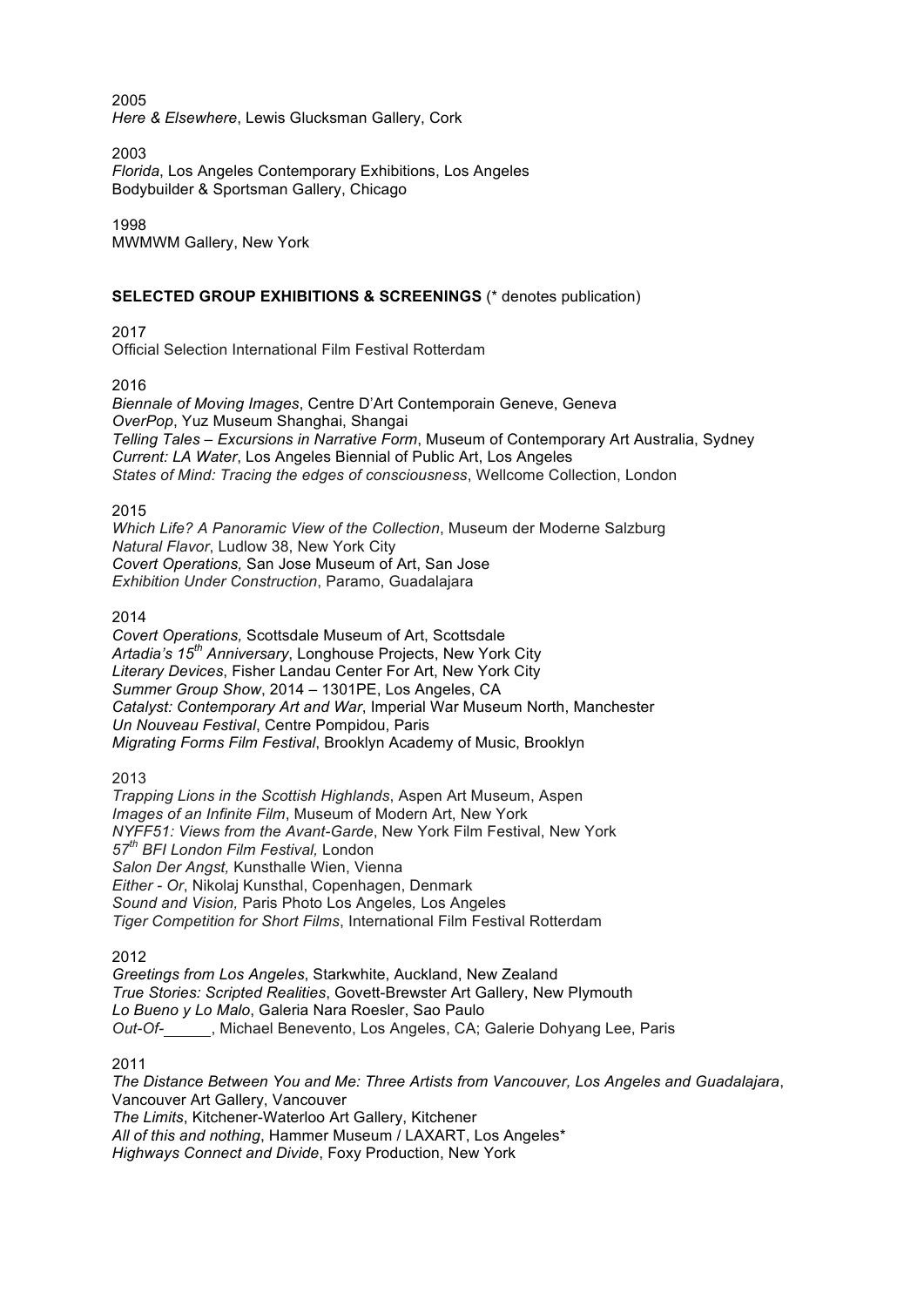*Exhibition, Exhibition*, Castello di Rivoli Museum of Contemporary Art, Turin\* *2010: Whitney Biennial*, Whitney Museum of American Art, New York\* *One Room, One Work: Philippe Parreno, Kerry Tribe, Rirkrit Tiravanija*, 1301PE, Los Angeles *Auto-Kino!,* Temporäre Kunsthalle Berlin, Berlin\* *How Many Billboards,* MAK Center for Art and Architecture, Los Angeles\* *A very, very long cat,* Wallspace, New York

#### 2009

*Enonces*, Musée d'Art Moderne et Contemporain de Strasbourg *talk talk, The Interview as Artistic Practice*, Academy of Visual Arts [HGB], Leipzig Kunstverein Medienturm Graz, Austria; Galerie 5020, Salzburg

## 2008

*Idle Youth*, Gladstone Gallery, New York *Re-enactments,* DHC-ART Foundation for Contemporary Art, Montreal *Memory is Your Image of Perfection*, Museum of Contemporary Art, San Diego *Multiverse*, Claremont Museum of Art, Claremont *The Lining of Forgetting: Internal & External Memory in Art*, Weatherspoon Art Museum, Greensboro *The Cinema Effect: Illusion, Reality, and the Moving Image Part II: Realisms*, Hirshhorn Museum and Sculpture Garden, Washington DC *History Will Repeat Itself – Strategies of Re-enactment in Contemporary Art,* CSW Centrum Sztuki Współczesnej / Centre for Contemporary Art, Warsaw\*

### 2007

*History Will Repeat Itself – Strategies of Re-enactment in Contemporary Art,* Hartware MedienKunstVerein, Dortmund, & KW Institute for Contemporary Art, Berlin\* *Doppelgänger,* MARCO Museo de Arte Contemporánea de Vigo\* *Moment Making*, ARTSPACE, Auckland *Villa Photon*, International Film Festival Rotterdam, 36<sup>th</sup> Edition, Rotterdam *Elephant Cemetery*, Artists Space, New York\* *Exile of the Imaginary: Politics / Aesthetics / Love,* Generali Foundation, Vienna\* *Material for the Making*, Elizabeth Dee Gallery, New York

2006

*Happiness*, Gagosian Gallery, 4th Berlin Biennial for Contemporary Art, Berlin *Draft Deceit*, Kunstnernes Hus, Oslo *Down By Law*, organized by The Wrong Gallery for the 2006 Whitney Biennial, New York Werkleitz Biennale — Happy Believers, Werkleitz Biennale, Halle (Saale) *700% Plus KB Kunsthal Centenniale*, KB Kunsthal, Copenhagen

#### 2005

*De Sculptura,* Galerie Ruzicska, Max-Gandolph-Bibliothek, Salzburg *Contour II*, 2nd Biennial for Video Art, Mechelen\* *Over Sight*, Center for Curatorial Studies, Bard College, Annandale-on-Hudson

2004

*How Can You Resist?,* LA Freewaves: 9th Biennial Festival of Film, Video and New Media, Los Angeles *2004 California Biennial*, Orange County Museum of Art, Newport Beach\* *Adaptive Behavior*, New Museum of Contemporary Art, New York *Between You and Me*, SculptureCenter, Long Island City *2048 km*, Or Gallery, Vancouver\*

### 2003

*First Person*, Mercer Union, Toronto *Pol-i-tick*, Williams College Museum of Art, Williamstown *Echo Sparks*, Ars Electronica Center, Linz

2002

*Videodrome II*, New Museum of Contemporary Art, New York *A Show That Will Show That a Show Is Not Only a Show*, The Project, Los Angeles\* *Alternate Routes*, California Museum of Photography, Riverside

#### 2010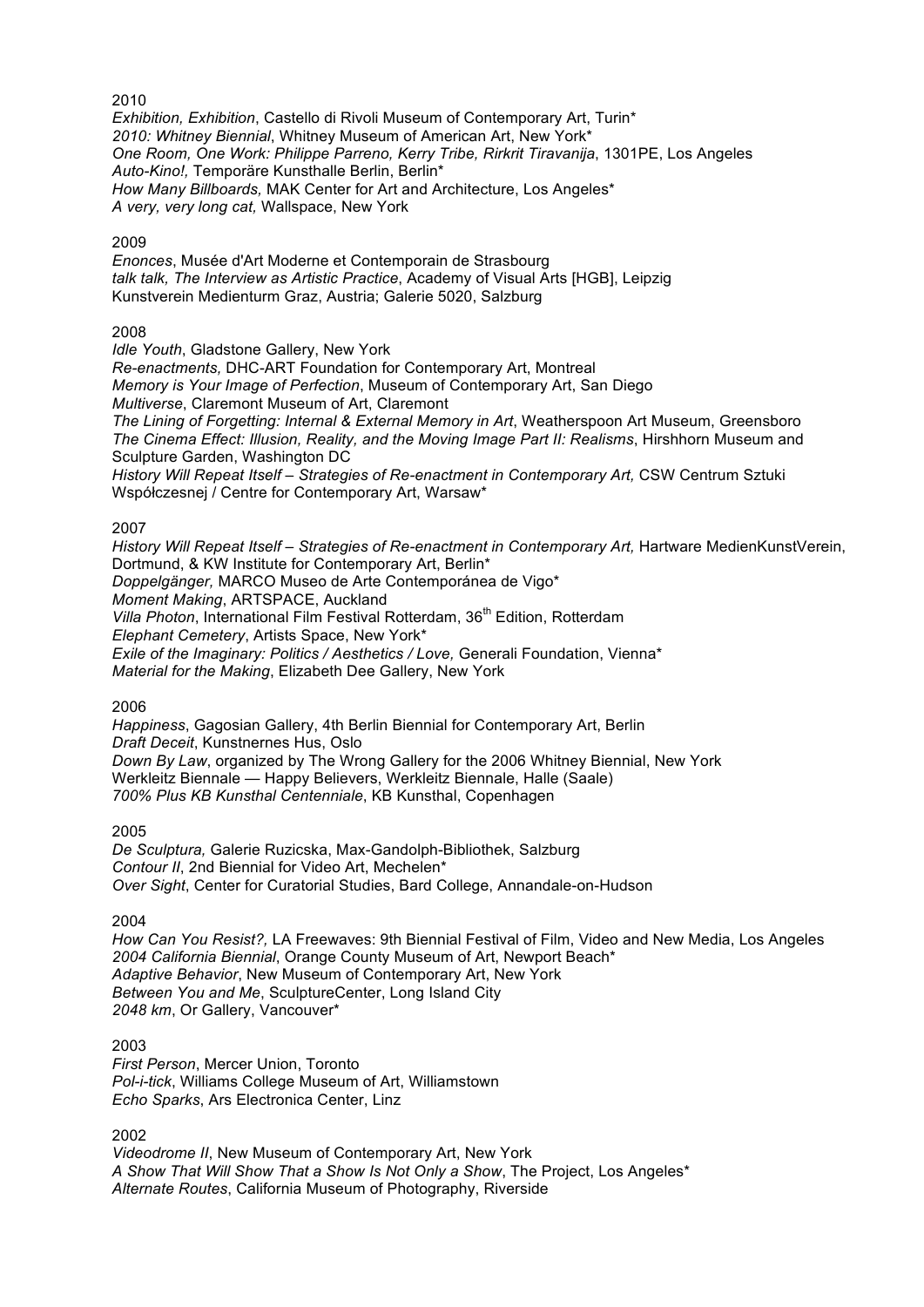*European Media Art Festival,* Osnabrück

2001 *Not Quite Myself Today,* ASU Art Museum, Tempe *Drawn From L.A. (Home Is Where the Heart Is)*, Midway Initiative, St. Paul *Impakt Festival,* Centraal Museum, Utrecht

2000

*Leaving the Island: Pusan International Contemporary Art Festival*, Pusan Metropolitan Museum of Art, Pusan *Fact-Fiction*, Edith-Ruß-Haus für Medienkunst, Oldenburg\* *D>Art.00*, Sydney Film Festival, Sydney

1999

*4ème Manifestation Internationale Vidéo et Art Electronique*, Champ Libre, Montreal *Impakt Festival*, Utrecht\*

### **SELECTED BIBLIOGRAPHY**

2016

Carolina Miranda. "A new biennial focuses on water," in *Los Angeles Times*, July 14, 2016 Jori Finkel, "'Current: L.A.' Brings New Art Projects to the City," in *New York Times,* July 13, 2016 Catherine Womack, "A New Project Lets Viewers Explore All 51 Miles of the L.A. River in 51 Minutes," in *LA Weekly*, July 11, 2016 SJ Watson, "Art, Identity and the world's most famous amnesiac," in *The Guardian*, April 4, 2016

2015

Louise Steinman, " The Aphasia Book Club," Los Angeles Review of Books, October 5th, 2015 Christopher Knight, "Pulling back for the big picture of media overload" in Los Angeles Times, April 24, 2015

Travis Diehl, "Kerry Tribe" in Art Forum, Critic's Picks, April 2015

Rita Gonzalez, "Kerry Tribe + Rita Gonzalez" in 356 Mission Blog, April 2015

Alex Teplitzky, "In Kerry Tribe's Artworks, Forgetting Leads to Creating" Creative Capital Blog, April 2015

2014

Martha Schwendener, "Phanstasms of an Analog Twilight" in *The New York Times,* Jan. 2, 2014

2013

Matthew Goulish, "A Clear Day and No Memories: Neurology, Philosophy, and Analogy in Kerry Tribe's *H.M.*" in *art journal,* Fall 2013

Andy Battaglia, "The Message is the Medium" in *The Wall Street Journal,* Sept. 6, 2013 Jody Zellen, "Kerry Tribe" in *Artillary*, Feb. 7, 2013

2012

Kevin McGarry, "Kerry Tribe's 'There Will Be \_\_\_\_\_\_\_\_'" in *Art Agenda*, Nov. 1, 2012 Sharon Mizota, "In video art, Kerry Tribe works through Doheny mystery," in *Los Angeles Times*. Oct. 2012 Adler, Dan, "Kerry Tribe: Power Plant, Toronto, Canada," in *Frieze.* Issue 149, Sept. 2012 Jori Finkel, "Artists Alison Saar, Kerry Tribe, William Leavitt are USA fellows" in *Los Angeles Times,* Dec. 2012

Leora Morinis, "Watching Audrey Think" in …*might be good,* Jan. 2012

2011

Brian Dillon, "Into the Abyss" in *Sight and Sound*, July

Kathleen Madden, "Critics' Picks: Kerry Tribe" in *Artforum.com*, June

Skye Sherwin, "Artist of the week 139: Kerry Tribe" in *The Guardian* online, May 19

Mark Sheerin, "Kerry Tribe explores time, space and memory through film at Camden Arts Centre" in *Culture 24* online, May 26

Courtney Barella, "Kerry Tribe's Dead Star Light exhibition at Camden Arts Centre" in *NW3 News* online, May 19

Shana Nys Dambrot, "Kerry Tribe: Dead Star Light" in *Flavorpill* online, May 13 Rosalie Doubal, "Kerry Tribe: Dead Star Light" in *Time Out London*, May 26-June1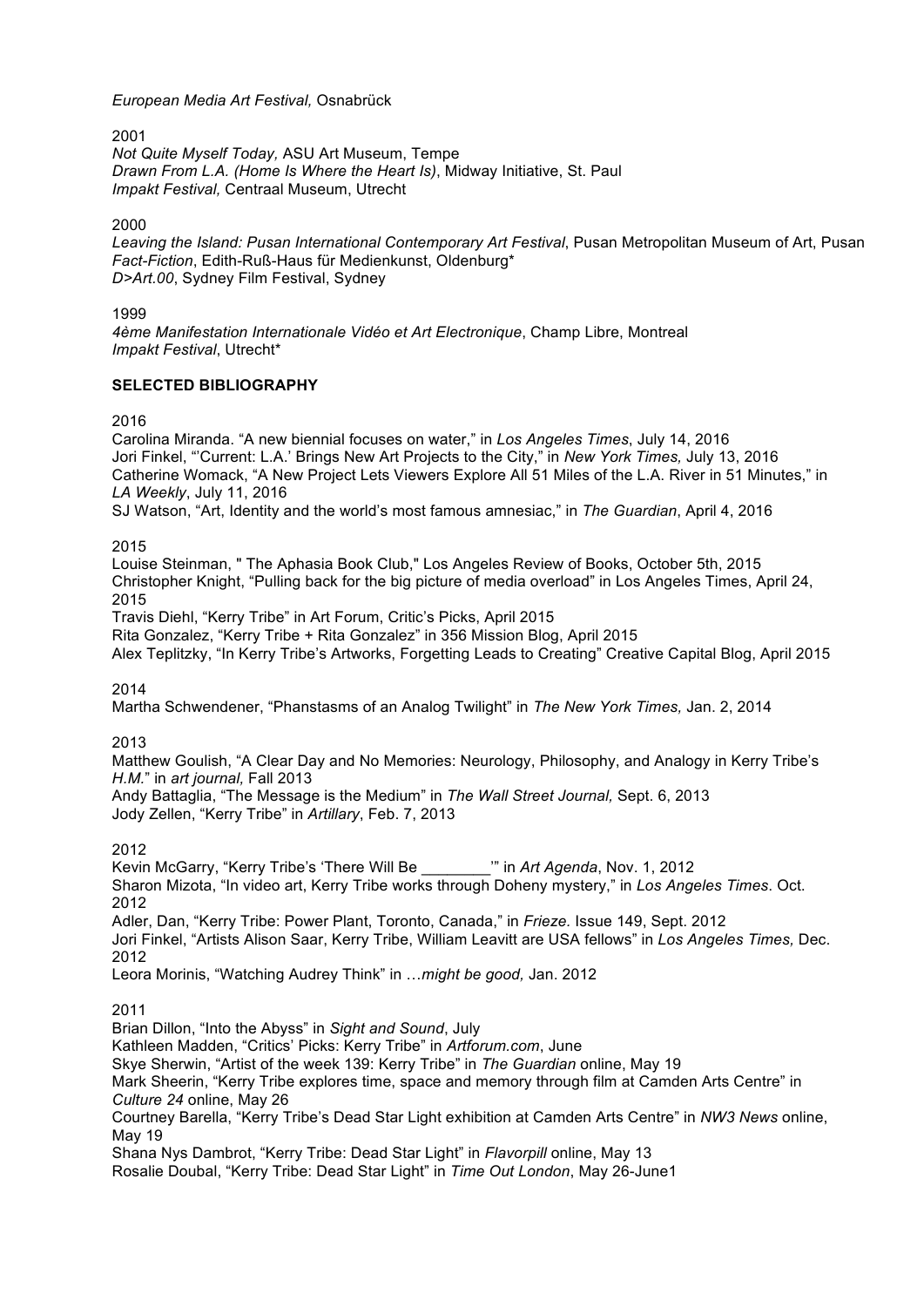2010

Kerry Tribe, Dead Star Light (monograph), Arnolfini, Bristol; Camden Arts Centre, London; Modern Art, Oxford

Paul Teasdale, "Kerry Tribe at Arnolfini" in *Frieze*, October

Laura Cumming, "Kerry Tribe: Dead Star Light" in *The Guardian*, August 22

Chus Martínez, "Whitney Biennial" in *Artforum*, May

Dan Fox, ""Whitney Biennial 2010" in *Frieze*, May

Halle, Howard, "2010 Whitney Biennial" in *Time Out New York*, March 4-10

McGarry, Kevin, "2010: A Small Odyssey" in *Rhizome News* online, March 10

Holland Cotter, "At a Biennial On a Budget, Tweaking And Provoking" in *The New York Times*, Feb 26 Carolina Miranda, "Whitney Biennial: Three Must-Sees," Morning Edition, WNYC, Februrary 25 Gloria Sutton, "Kerry Tribe," in How Many Billboards? Art In Stead, MAK Center for Art and Architecture, Los Angeles

Suzanne Hudson, "A Very, Very Long Cat at Wallspace," in *Artforum*, April Scarlet Cheng, "Art is the message on these billboards," in *Los Angeles Times*, February 20 Erica Zora Wrightson, "The Big Canvas," in *LA Weekly*, Mar 18

## 2009

Martin Herbert, "Focus: Kerry Tribe" in *Frieze,* September Michael Ned Holte, "Kerry Tribe at 1301PE" in *Artforum*, Summer Catherine Taft, "Kerry Tribe, H.M. at 1301 PE" in *Art Review*, Summer Tucker Neel, "Kerry Tribe at 1301PE" in *Artlies,* Summer

### 2008

Colin Browne, "The Frisson of Artifice," in Retrospect, Artspeak, Vancouver Karen Rosenberg, "Now You Percieve It, Now You Think You Do," in *The New York Times*, August 22 Anja Bock, "Re-enactments, Montreal," in *Art Papers*, March/April Luke Heighton, "History Will Repeat Itself: Strategies of Re-Enactment in Contemporary Art," in *ArtReview*, February Robin Laurence, "A flash of near-totalled recall," in *Georgia Straight*, Jan 3-10

2007

Kerry Tribe, Althea Thauberger, Melanie O'Brian, "Make-Up: Conversation about Medium," in *X-Tra*, Fall Gloria Sutton, "Kerry Tribe," in Ice Cream, Phaidon Press, London

Parveen Adams, "Art in the Time of Repetition," in Exil des Imaginärin: Politik / Äesthetik / Liebe (Exile of the Imaginary: Politics / Aesthetics / Love), Generali Foundation, Vienna

Juli Carson, "Exile of the Imaginary: Politics / Aesthetics / Love," in Exil des Imaginärin: Politik / Äesthetik / Liebe (Exile of the Imaginary: Politics / Aesthetics / Love), Generali Foundation, Vienna

## 2006

Kerry Tribe: Recent History (monograph), American Academy in Berlin, Berlin Power Ekroth, "Draft Deceit," in: *Frieze*, June-August Candice Breitz, "Artist's Favourites," in *Spike*, Summer Silke Hohmann, "Monopol Watchlist: Fünf junge Künstler, die uns aufgefallen sind," in *Monopol,* June-July Miranda Robbins, "Kerry Tribe" for "Focus Los Angeles" in *Flash Art International*, January-February

2005

Sophie Ekwe-Bell, LA Artland, Black Dog Publishing, London Jan Tumlir, "California Biennial," in *Artforum*, February

2004

Christopher Knight, "Biennial Arrives and So Does a Museum," in *Los Angeles Times,* October 12 Kenneth Johnson, "Adapting and Constructing in a Dizzily Changing World," in *The New York Times*, September 24

Daniel Adler, "Kerry Tribe at LACE," in *Art in America,* September

Holly Myers, "Itineraries," in *Los Angeles Times,* August 20

Michael Ned Holte, "Critic's Pick: Itineraries," in *Artforum.com*, August 2

Eve Wood, "Kerry Tribe," in *Artweek*, February

Anne Lesley Selcer, "Somewhere Else," in Goin' Solo, Or Gallery, Vancouver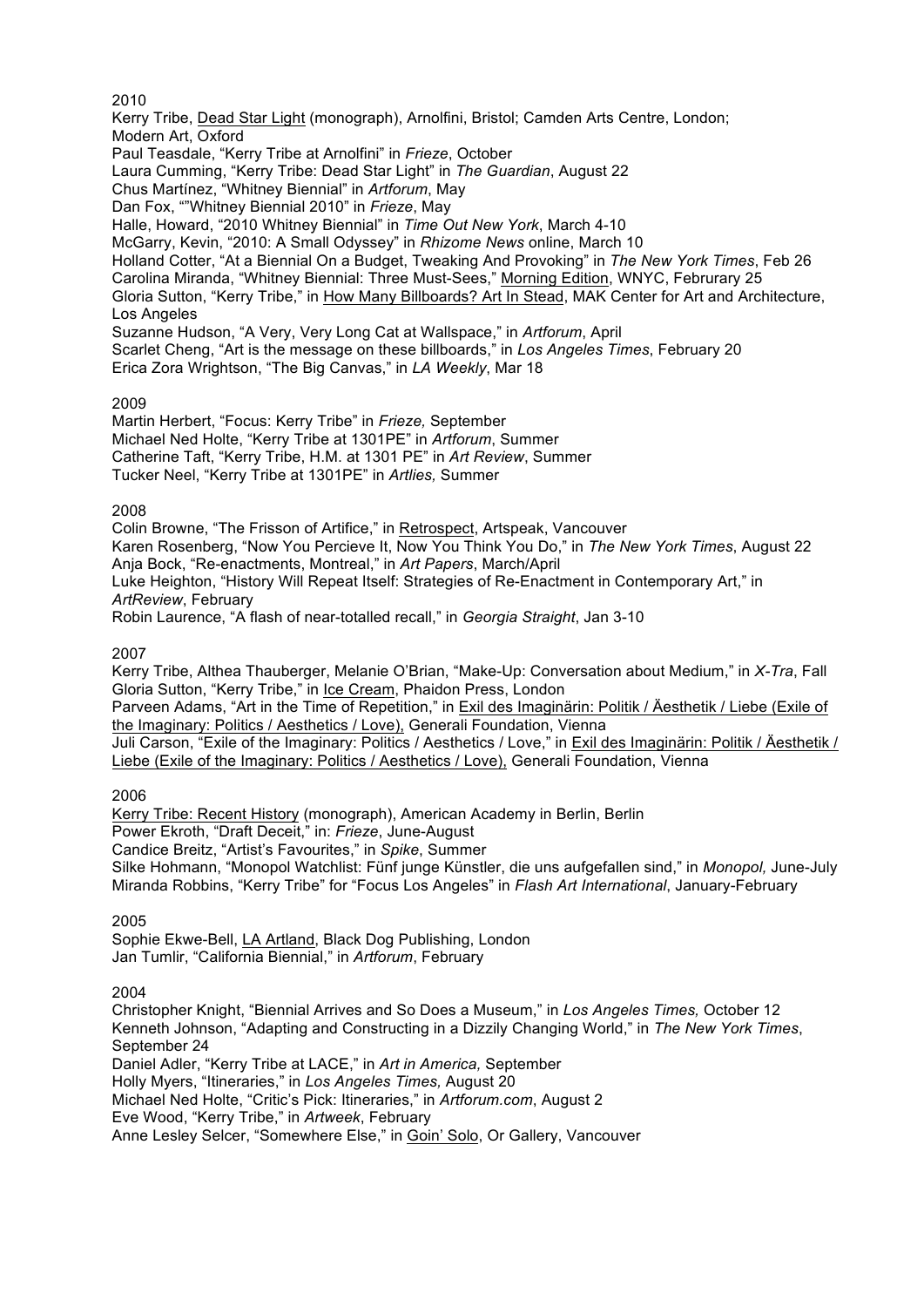2003 Christopher Knight, "Around the Galleries," in *Los Angeles Times*, December 26 Bill Stamets, "Kerry Tribe: Critic's Choice," in *The Chicago Reader*, April 18 Leslie Dick, Sharon Hayes, Mary Kelly, Kerry Tribe, "Something Like a Bridge: A Conversation on the Occasion of 'Gloria: Another Look at Feminist Art in the 1970s'" in *X-Tra*, Spring

2002

Rita Gonzales, "Kerry Tribe's History/Detour," in *Independent Film & Video Monthl*y, July Miranda July, "Let's Walk Together," in *Independent Film & Video Monthly*, July Ann Klefstad, "Drawn From LA," in *New Art Examiner,* March-April

2001

Robert Pincus, "Life As We Know It," in *San Diego Union-Tribune*, December 5 Frederico Windhausen, "Unpacking," in *Zing Magazine*, Winter

1999 Claire Daigle, "Kerry Tribe," in *New Art Examiner,* December-January

### **SELECTED AWARDS, FELLOWSHIPS & RESIDENCIES**

2013 Artadia Fund for Art and Dialogue Awardee

2012 United States Artists Fellow Creative Capital Grantee

2005-2006 Guna S. Mundheim Fellow, American Academy in Berlin Artist in Residence, Kunstlerhaus Bethanien, Berlin

2005 Louis Comfort Tiffany Foundation Awardee

2003 Artists' Resource for Completion Grantee, The Durfee Foundation Associate Artist, Atlantic Center for the Arts Residency, Florida

2001 Hoyt Scholarship, Department of Art, UCLA

1999 Clifton Webb Fine Arts Scholarship Darcy Haymen Award, Department of Art, UCLA

## **SELECTED PUBLIC COLLECTIONS**

Museum of Modern Art, New York, USA Whitney Museum of American Art, New York, USA Hammer Museum, Los Angeles, USA Museum der Moderne Salzburg, Austria FRAC Pays de la Loire, Carquefou, France FRAC Limousin, Limoges, France Orange County Museum of Art, Newport Beach, USA Stedelijk Museum voor Actuele Kunst, Ghent, Belgium